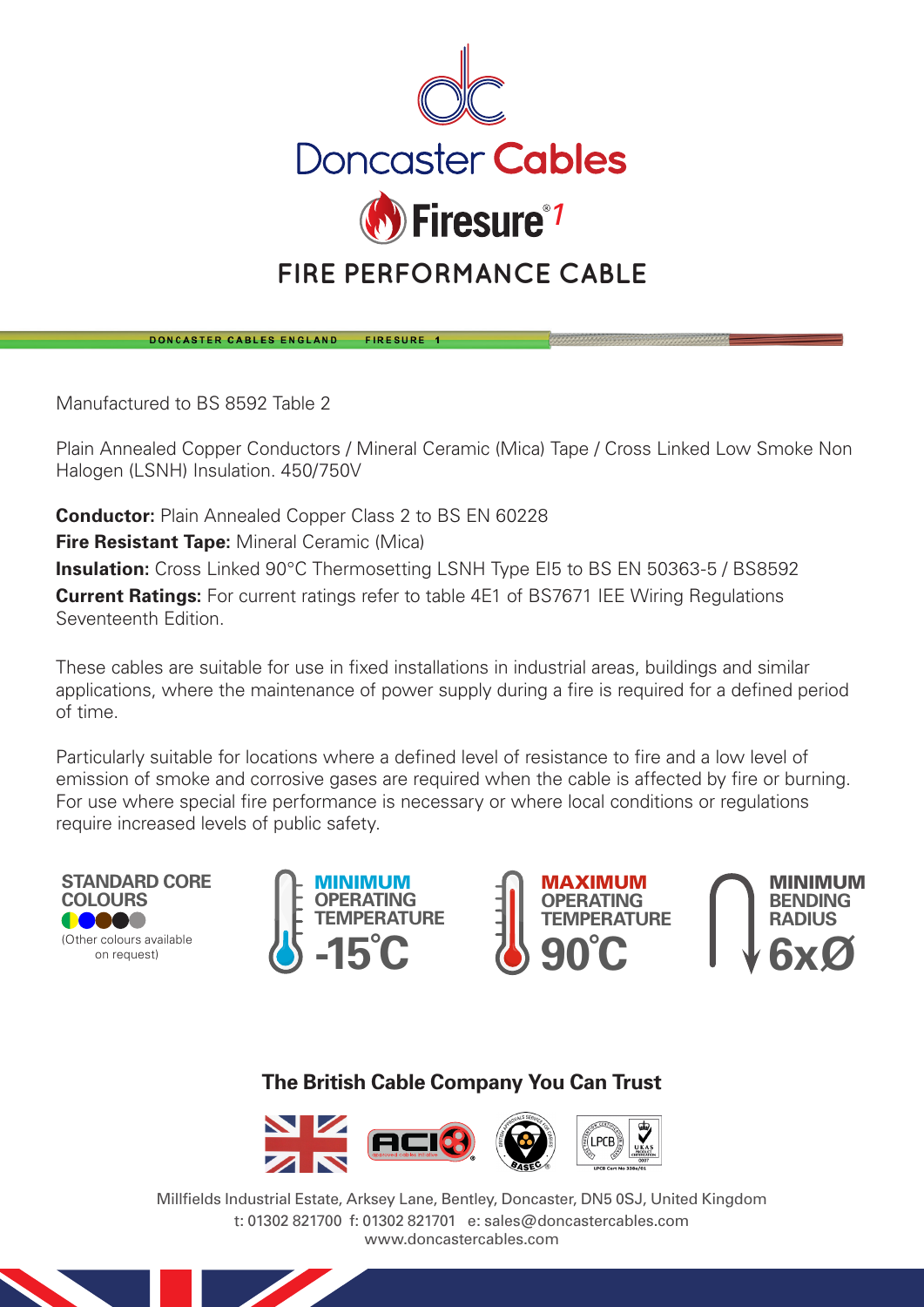

## **FIRE PERFORMANCE CABLE**

DONCASTER CABLES ENGLAND FIRESURE 1

**FIRE PERFORMANCE :** IEC 60331-3 (Resistance to fire with shock, 2 hour rated (120 minutes)) BS6387:2013 (Category C – Resistance to fire alone, 3 hours at 950°C) BS6387:2013 (Category W – Resistance to fire with water spray) BS6387:2013 (Category Z – Resistance to fire with mechanical shock)

## **Dimensional Details:**

| <b>Reference Number</b> | <b>Nominal cross</b><br>sectional area of<br>conductor (mm <sup>2</sup> ) | <b>Nominal</b><br>stranding of<br>conductor (mm) | <b>Nominal radial</b><br>thickness of<br>insulation (mm) | Approximate<br><b>Overall Diameter</b><br>(mm) | Approximate<br>weight<br>(kg/km) |
|-------------------------|---------------------------------------------------------------------------|--------------------------------------------------|----------------------------------------------------------|------------------------------------------------|----------------------------------|
| <b>FS11.5</b>           | 1.5                                                                       | 7/0.53                                           | 0.7                                                      | 3.4                                            | 23                               |
| <b>FS12.5</b>           | 2.5                                                                       | 7/0.67                                           | 0.8                                                      | 4.0                                            | 35                               |
| <b>FS14.0</b>           | 4.0                                                                       | 7/0.85                                           | 0.8                                                      | 4.6                                            | 52                               |
| <b>FS16.0</b>           | 6.0                                                                       | 7/1.04                                           | 0.8                                                      | 5.2                                            | 71                               |
| <b>FS1710</b>           | 10.0                                                                      | 7/1.35                                           | 1.0                                                      | 6.5                                            | 115                              |
| <b>FS1716</b>           | 16.0                                                                      | 7/1.70                                           | 1.0                                                      | 7.6                                            | 175                              |
| <b>FS1725</b>           | 25.0                                                                      | 7/2.14                                           | 1.2                                                      | 9.4                                            | 265                              |
| <b>FS1735</b>           | 35.0                                                                      | 7/2.52                                           | 1.2                                                      | 10.5                                           | 360                              |
| <b>FS1 750</b>          | 50.0                                                                      | 19/1.78                                          | 1.4                                                      | 12.4                                           | 500                              |
| <b>FS1770</b>           | 70.0                                                                      | 19/2.14                                          | 1.4                                                      | 14.1                                           | 670                              |
| <b>FS1795</b>           | 95.0                                                                      | 19/2.52                                          | 1.6                                                      | 16.4                                           | 945                              |
| <b>FS18120</b>          | 120                                                                       | 37/2.03                                          | 1.6                                                      | 17.9                                           | 1215                             |
| <b>FS18150</b>          | 150                                                                       | 37/2.25                                          | 1.8                                                      | 19.9                                           | 1475                             |
| <b>FS18185</b>          | 185                                                                       | 37/2.52                                          | 2.0                                                      | 22.1                                           | 1790                             |

NOTE: 1.5mm² to 70mm² are manufactured to BS8592:2016

95mm² to 185mm² are manufactured 'Generally to BS8592:2016' and are NOT BASEC approved

Weights and dimensional figures are provided as an approximate guide only

**Sales Office: Millfield Industrial Estate, Arksey Lane, Bentley, Doncaster, South Yorkshire, DN5 0SJ Tel: 01302 821700 Fax: 01302 821701 Email: sales@doncastercables.com**